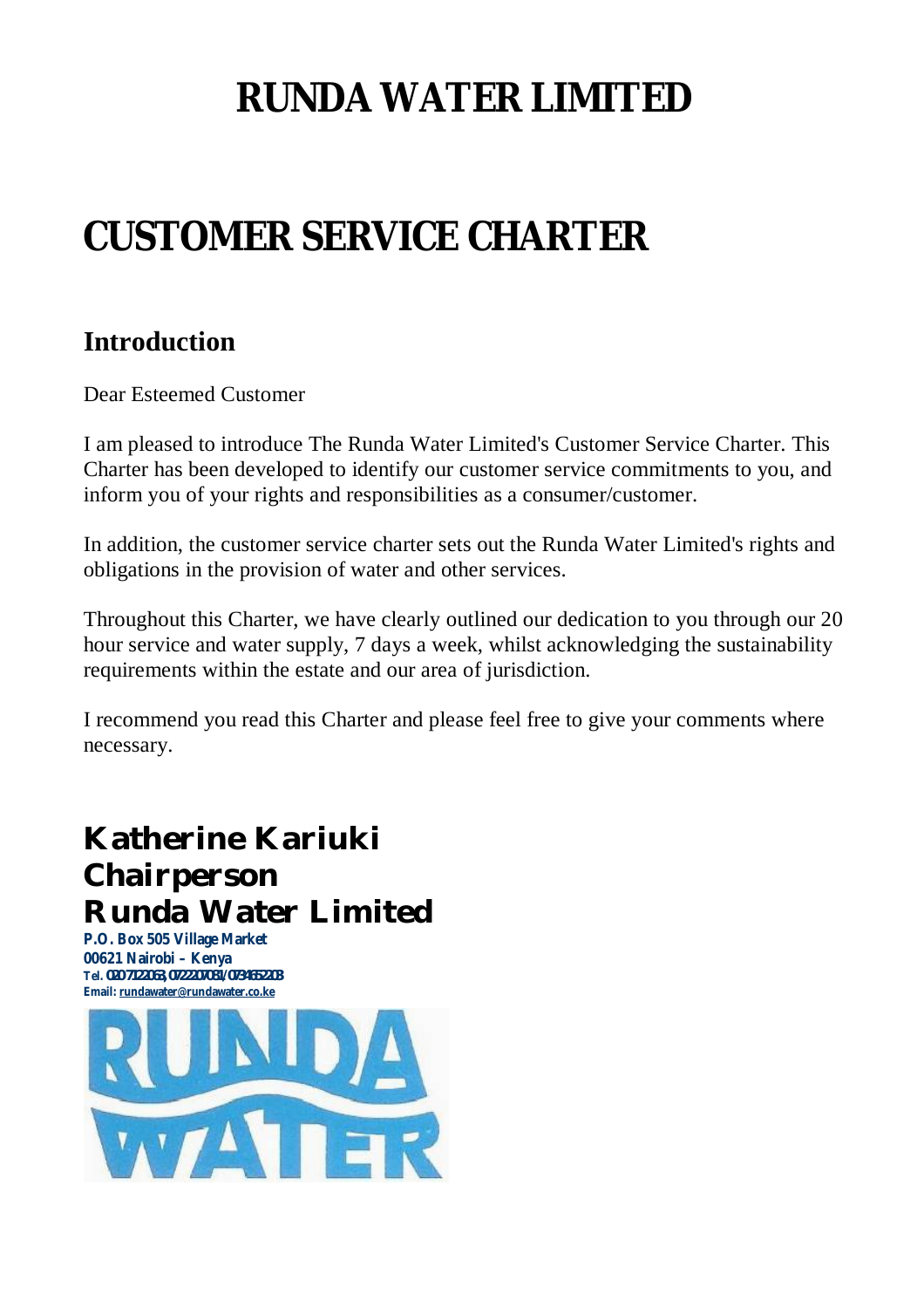# **RUNDA WATER CUSTOMER SERVICE CHARTER**

Runda Water Customer Charter summarises consumers rights and obligations as a residential customer, and our service standards and commitments to you.

#### **1. Our commitment to quality, safety and reliability**

Twenty hours a day, seven days a week (under normal operating conditions), Runda Water delivers high quality, safe and reliable water supply and services that are economically and environmentally sustainable to the Runda Estate Residents in the northern part of Nairobi City.

Runda Water Limited (RWL) was incorporated under the Companies Act in 1973 and is one of the many agents appointed by Athi Water Services Board (a state corporation) to ensure efficient and economical provision of water and sewerage services within Nairobi City. It is registered as a Limited Company by Shares. & has a Certificate of Incorporation No C. 112393.

#### **We value our customers, our community and the environment and commit to:**

- providing you with water that complies with the WHO and KEBS Drinking Water Guidelines issued by the National Government of Kenya;
- supplying water at the required pressure (between 210kPa and 800 kPa at the boundary) and flow rate (23 litres/minute) to meet your household needs in areas defined by RWL;
- (Please note: This supply pressure is available at the RWL meter, located at the customer's property gate. This pressure may occasionally be affected by high consumption or flushing/flow test activities. Water appliances installed after the meter may reduce the water pressure to the customer. Some individual customers or small areas of reticulation may experience pressure outside these limits and may require their own pressure booster equipment within the property boundary.)
- undertaking water network system loss initiatives to reduce water leakage which may necessitate lowering water pressures in some supply zones. This will only be undertaken following customer consultation and with consideration to the standard pressure requirements;
- protecting your health and the environment by operating and maintaining the infrastructure for the effective collection, transport and treatment of water; and
- connecting your property to our water and sewerage network within 5 working days of receiving your application and payment, where the relevant service is available.

#### **2. Our response to service interruptions**

Runda Water strives to minimise customer inconvenience during planned and unplanned service interruptions by:

 providing you with at least 48 hours notice of any planned works that may disrupt your water supply;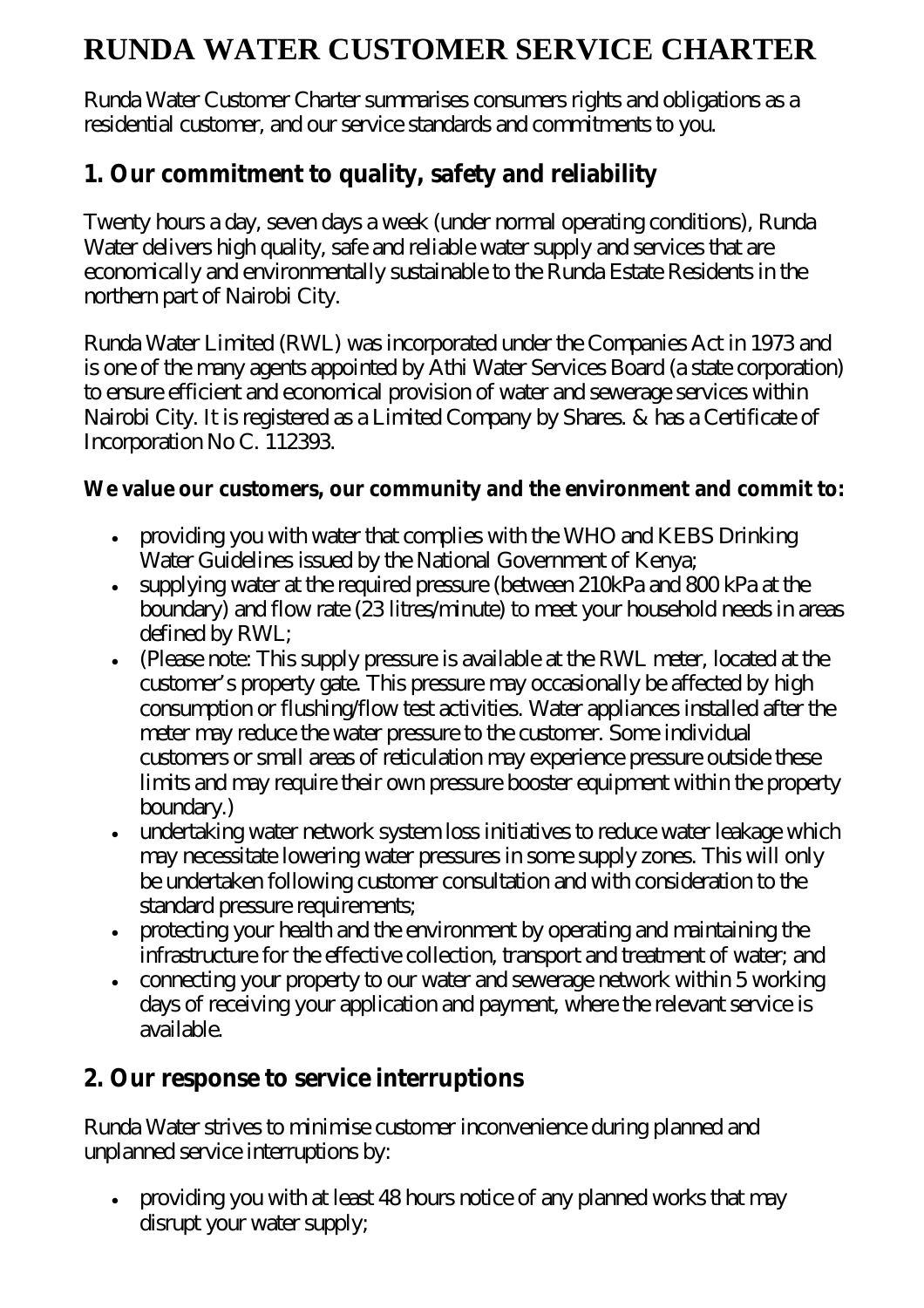- communicating with customers and the 2 facilities with identified special needs, prior to planned water supply interruptions;
- in the event of unplanned water supply interruptions, striving to restore normal service levels within five hours, 90% of the time;
- aiming to have fewer than 10 unplanned water supply interruptions per year;
- responding to urgent water supply incidents in less than one hour, in 90% of cases; and
- depending on the length and severity of disruption, providing more information about planned or unplanned service interruptions via email and our Customer Service Centre - 92 Runda Grove.

#### **3. Our customer service commitments**

Runda Water values its customers and aims to always respond in a respectful, efficient and timely manner. We commit to being:

- **Available** We are on call 24 hours a day, seven days a week, 365 days a year, for faults and emergencies. You can call the General Manager on 0722 829 519, Commercial Manager on 0720 201 812 and Technical Manager on 0720 239 295.
- **Contactable** Our Customer Service Counter can assist with your general enquiries during office hours, and you can also submit questions at any time through our email address.
- **Identifiable** Our Customer Service team members will provide you with their first name and supply a reference number for customer requests. Our uniformed field staff will produce photo ID on request.
- **Responsive** We will answer 80% of calls to our Customer Service Call Centre within 30 seconds and acknowledge written enquiries within 3 days.
- **Respectful** We will treat your information with strict confidence, in accordance with our Privacy Policy.

#### **4. Privacy Issuing bills and reading your water meter**

Runda Water bills are sent to all customers every month. All water usage, fixed meter rental fee and monthly charges are billed by the 25th day of every month.

To calculate your usage charges, Runda Water reads your property's water meter on the 20th day of every months, just prior to issuing your bill. You can leave a meter records book at your gate where our meter readers can write the current readings, and your bill is emailed to you shortly after this.

Consumers and property owners are responsible for ensuring the water meter is clear and accessible so that we can read it. If your water meter is inaccessible and you do not co-operate with our staff to take your reading in the required time, we may estimate your usage charges for that billing period.

#### **5. Concealed leaks**

Runda Water strongly advises you to read your water meter regularly to help you monitor your water usage and check for concealed leaks on your property, caused by broken or cracked pipes hidden in walls, driveways or underground. Concealed leaks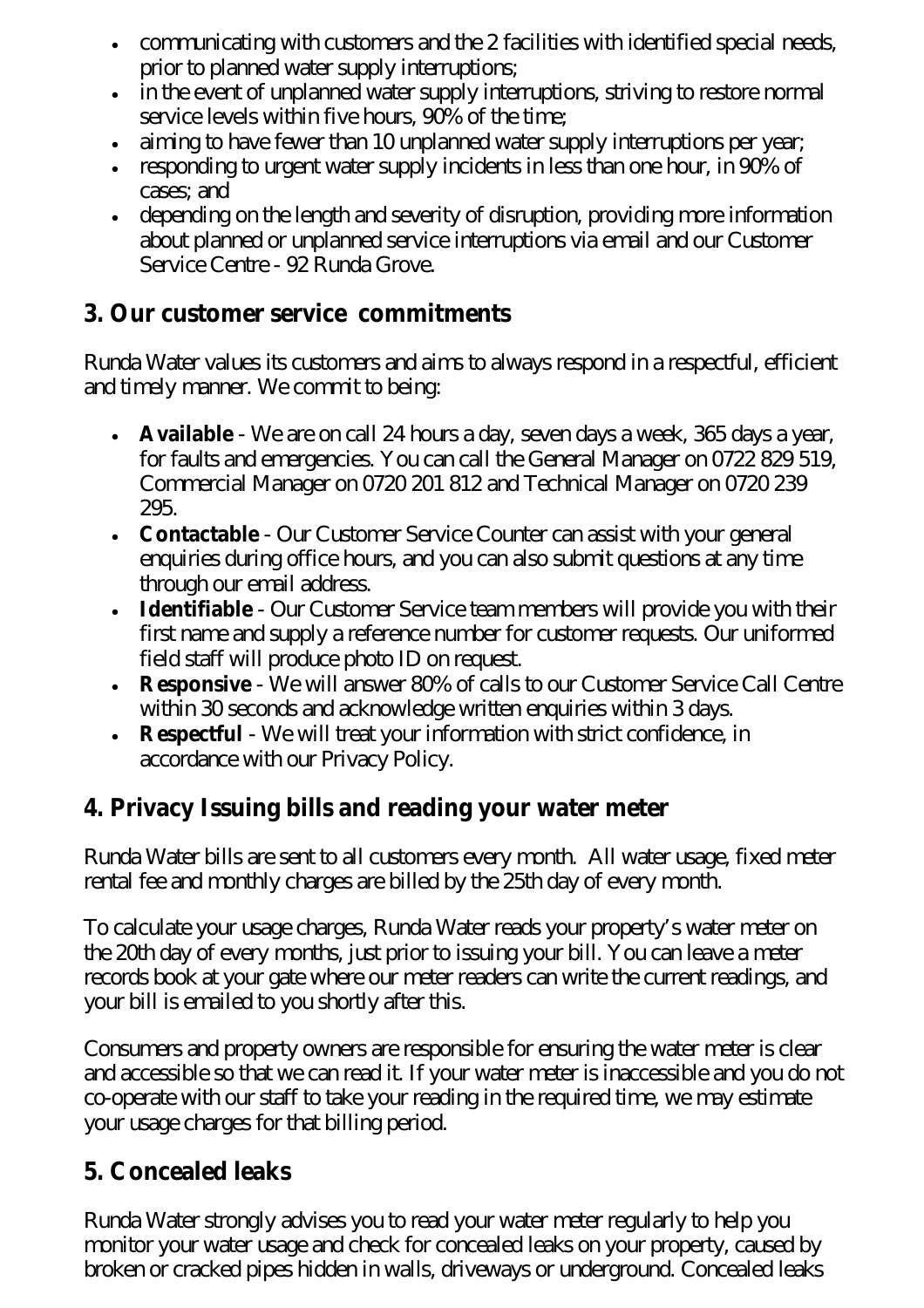on the customer's side of the water meter are the responsibility of the property owner. This is common practice in Kenya and all over the world.

## **6. Paying your bill**

Runda Water's payment terms are 15 days interest-free for water and services bills. It is important to pay your bill by the due date in order to avoid backlog of unpaid bills or any overdue amounts.

Runda Water will only accept the following methods of payment for bills:

 **Direct debit** – automatically pay the total amount due on your bill every month to our Bank, Commercial Bank of Africa, Village Market Branch - Nairobi

Account No. 644 107 0011l.

- **MPesa Payments** from your Safaricom mobile phone to Paybill No. 880106, followed by your Water Account No. to complete the transaction.
- **By Post –** send a cheque by post to Runda Water Limited through P.O.Box 505 - 00621 Nairobi.
- **In person** by cheque or cash at our offices in Runda Estate, 92 Runda Grove.

#### **Financial hardship**

Runda Water will always offer a range of payment plans to customers who are experiencing financial hardship. If you are experiencing payment difficulties, please contact us as soon as you receive your bill and before its due date to discuss suitable payment arrangements.

## **7. Your responsibilities and obligations**

To ensure the Runda Water can maintain your water supply and services, protect the environment, and bill you correctly, you have some responsibilities and obligations to:

- provide clear and safe access to your water meter for our meter readers;
- read your own water meter regularly to monitor your water usage and detect problems such as concealed leaks;
- maintain your plumbing, fittings and appliances to prevent wastage and ensure you pay only for the water you use;
- make sure your plumbing and waster water system is not connected to the storm water drainage system;
- dispose of waste responsibly and do not put any hazardous or toxic substances down the sink, drain or toilet into the septic tank;
- advise if you have any special needs or conditions that you will be unable to be meet if your water supply is interrupted;
- inform Runda Water immediately on changes to your contact details or ownership of your property;
- promptly report faults, emergencies and any other issues or concerns regarding Runda Water's areas of operation;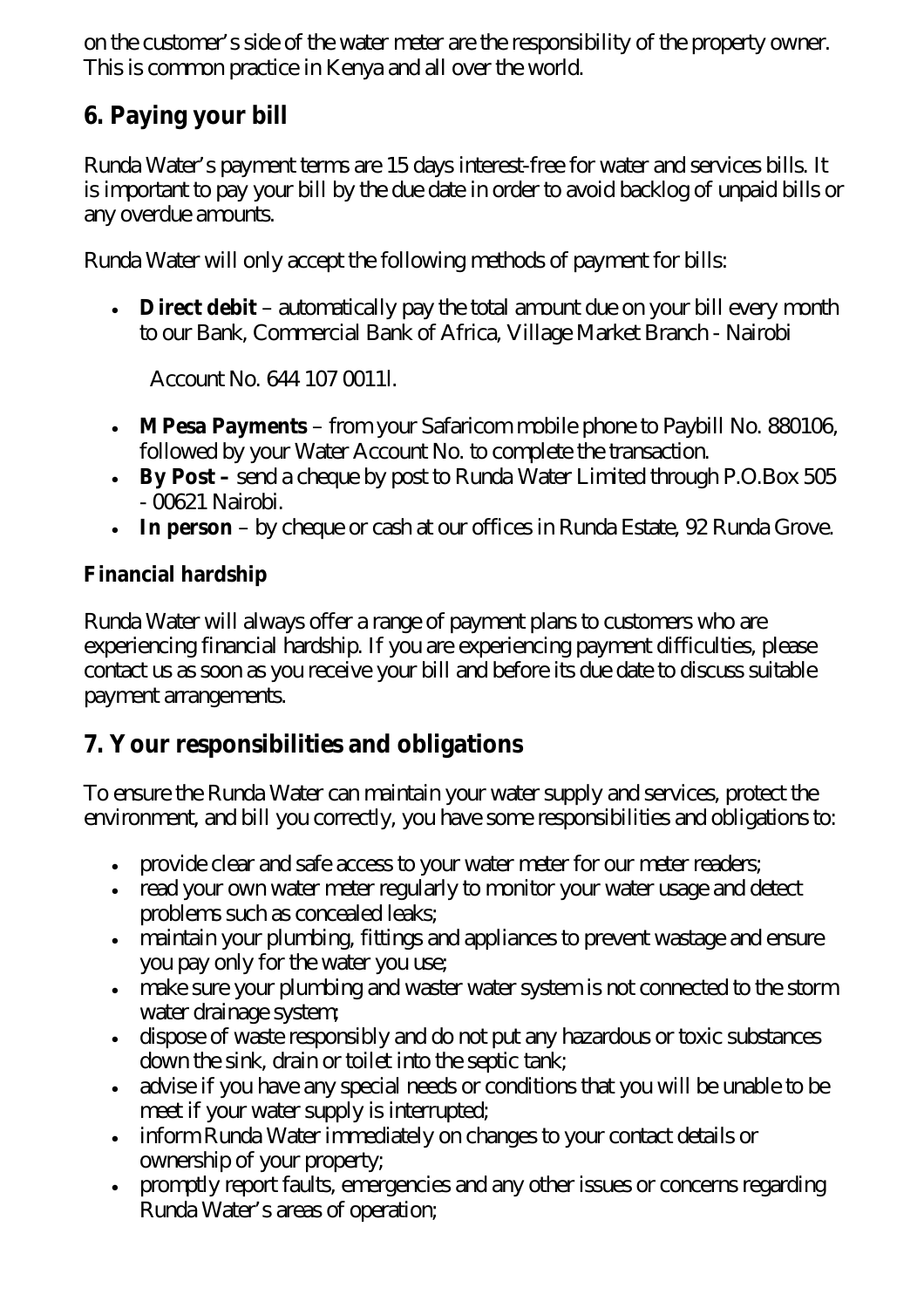- always contact Runda Water in the first instance for any water or services related matter; and
- pay your bills on time, to avoid being disconnected and charged reconnection fee thereby incurring unnecessary costs & inconveniences associated with unpaid bills.

## **8. Handling complaints**

If you have any issues with Runda Water we have a thorough internal process to investigate and resolve the matter. Runda Water will always manage complaints in accordance with Customer Satisfaction Guidelines for Complaints Handling in WSPs.

Please contact us first so we can work with you personally to address your concerns. If, following our investigations, the complaint is not resolved to your satisfaction we will escalate your complaint to our General Manager or constitute a Complaint Management Team for review.

Following this review, if you remain unsatisfied with the outcome, you can then refer your complaint to the Chairperson of Runda Water Board.

## **9. Water Connections and Termination of contracts**

Runda Water's intention is to ensure that all new customers are served as soon as possible.

- 1. On new connections, the Customer care desk and other officers will always be available to guide every applicant on how to submit the required documents and fill the Water Supply Agreement form correctly. They will also register the completed forms.
- 2. We shall carry out a survey of the customer premises to determine the requirements for the new connection within 48 hours after an application has been approved and the requisite fees paid.
- 3. Our field staff will be available to inspect all plumbing works done by a customer from the service line up to the water meter point before connection. Installation of a new connection and water meter will be effected within a day once the pipe laying is completed.
- 4. The deposit refund shall be payable within three days after receipt of official contract termination letter, final meter readings, billing, payments and closing of account.

## **10. Feedback and Redress Mechanism**

We are committed to courtesy, quality and excellence in service delivery. Where our services fall below the stated standards, or where you are unable to access our services, please contact;

> **The General Manager, Runda Water Limited, P.O. Box 505 Village Market - 00621 Nairobi. Telephone: 0722 207 081 / 0734 652 203 E- Mail: [rundawater@rundawater.co.ke](mailto:rundawater@rundawater.co.ke)**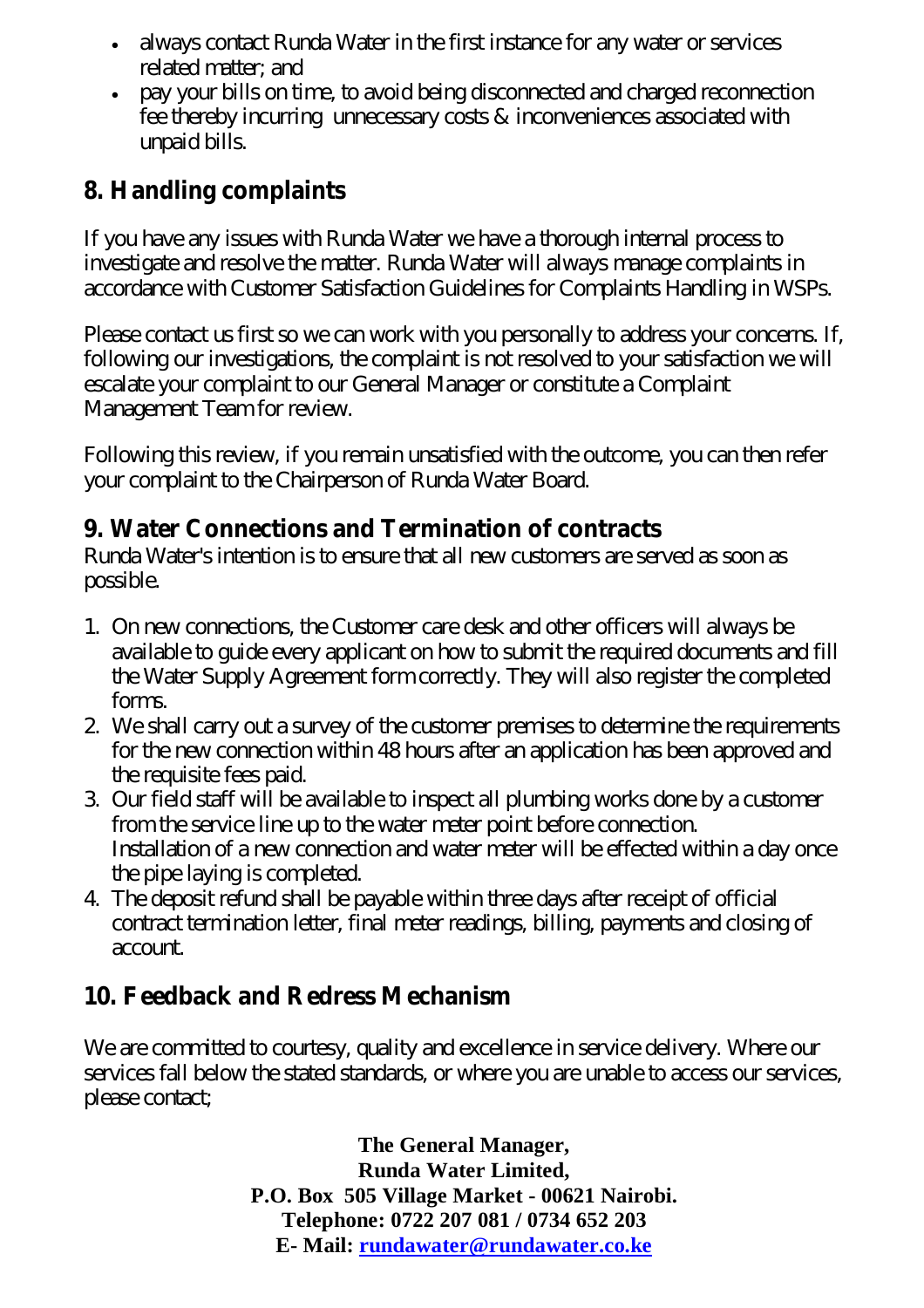#### **RUNDA WATER LIMITED CUSTOMER SERVICE CHARTER**

#### **FOR WATER SUPPLY & OTHER SERVICES**

| <b>SERVICES</b>                   | <b>SERVICE PRODUCT</b>                | <b>SERVICE LEVEL</b>        | <b>WHERE CUSTOMERS CAN GET</b>                               |
|-----------------------------------|---------------------------------------|-----------------------------|--------------------------------------------------------------|
|                                   |                                       |                             | <b>SERVICE FROM</b><br>Runda Water offices- 92 Runda         |
|                                   | Processing of<br>application          | Immediate                   | Grove                                                        |
|                                   | forms                                 |                             |                                                              |
|                                   | <b>Installation of water</b>          |                             | Runda Water offices- 92 Runda                                |
| <b>New connections</b>            | after                                 | 1 to 5 days                 | Grove                                                        |
|                                   | payments of connection<br>fee         |                             |                                                              |
|                                   | <b>First Bill</b>                     | One (1) Month               | Customer care/emailed/delivered                              |
|                                   |                                       |                             | Runda Water offices- 92 Runda                                |
|                                   | Disconnection for non-                | 15 days from the date       | Grove                                                        |
| <b>Disconnection and</b>          | payment of bills                      | of issue of bill            |                                                              |
|                                   |                                       |                             | Runda Water offices- 92 Runda                                |
| re-connection                     | Re-connection of water                | Within 24 hours after       | Grove                                                        |
|                                   | supply                                | payment                     | Runda Water offices- 92 Runda                                |
|                                   | <b>Account Balance</b>                | Immediate                   | Grove                                                        |
|                                   |                                       |                             | Runda Water offices- 92 Runda                                |
|                                   | Lack of Water                         | Immediate                   | Grove                                                        |
| <b>Customer Queries</b>           | Reply to complaints:                  |                             |                                                              |
| and Complaints                    | 1. Written complaints                 | 1 to 2 days                 |                                                              |
|                                   |                                       |                             | Runda Water offices- 92 Runda                                |
|                                   | 2. Emails                             | Immediate                   | Grove                                                        |
|                                   | 3. Telephone<br>4. Office visit       | Immediate<br>Immediate      |                                                              |
|                                   |                                       | 3 to 5 days after           |                                                              |
|                                   | Process of refund after               | receipt                     |                                                              |
| <b>Termination of</b>             |                                       |                             | Runda Water offices- 92 Runda                                |
| contract                          | termination                           | of contract termination     | Grove                                                        |
|                                   |                                       | letter & meter reading      |                                                              |
|                                   | Meter readings<br>Billing for water & | Monthly                     | Customer care at Front Desk<br>Runda Water offices- 92 Runda |
| <b>Water &amp; Services bills</b> | other                                 | Monthly                     | Grove                                                        |
|                                   | Services; road                        |                             |                                                              |
|                                   | maintenance                           |                             | Customer care/emailed/delivered                              |
|                                   | street lighting, security             |                             | Runda Water offices- 92 Runda                                |
|                                   | Water sales and other                 | Monday - Friday             | Grove                                                        |
| <b>Payment for services</b>       | services                              | 8:00 AM - 5:00 PM           | Direct deposit to CBA-V. Market                              |
|                                   |                                       | Saturdays 8:00 -            |                                                              |
|                                   |                                       | 1:00PM                      | <b>MPESA Payments</b>                                        |
| <b>Attendance to leaks</b>        | Repair of leaks and                   | Within 2 hours of<br>report | Runda Water offices- 92 Runda<br>Grove                       |
| and pipe bursts                   | bursts                                |                             | reports to Technical Department                              |
|                                   |                                       |                             | Runda Water Laboratory - RW                                  |
|                                   | Raw Water                             | Daily - every 2 hours       | <b>Offices</b>                                               |
|                                   |                                       |                             | Runda Water Laboratory - RW                                  |
|                                   | Residual Chlorine                     | Daily - every 2 hours       | <b>Offices</b>                                               |
| <b>Water Quality Testing</b>      | Chemical analysis                     | Monthly                     | Government Chemist/KEBS                                      |
|                                   | Bacteriological analysis              | Weekly                      | Government Chemist/KEBS and at                               |
|                                   |                                       |                             | Runda Water Laboratory - RW<br><b>Offices</b>                |
|                                   | <b>Water Supply</b>                   | 20 hours daily              | Government Chemist/KEBS and at                               |
|                                   |                                       | <b>WHO &amp;KEBS</b>        | Runda Water Laboratory & RW                                  |
| Service reliability               | <b>Water Quality</b>                  | standards                   | <b>Offices</b>                                               |
|                                   |                                       |                             | Runda Water offices- 92 Runda                                |
|                                   | <b>Other Services</b>                 | Daily basis                 | Grove                                                        |